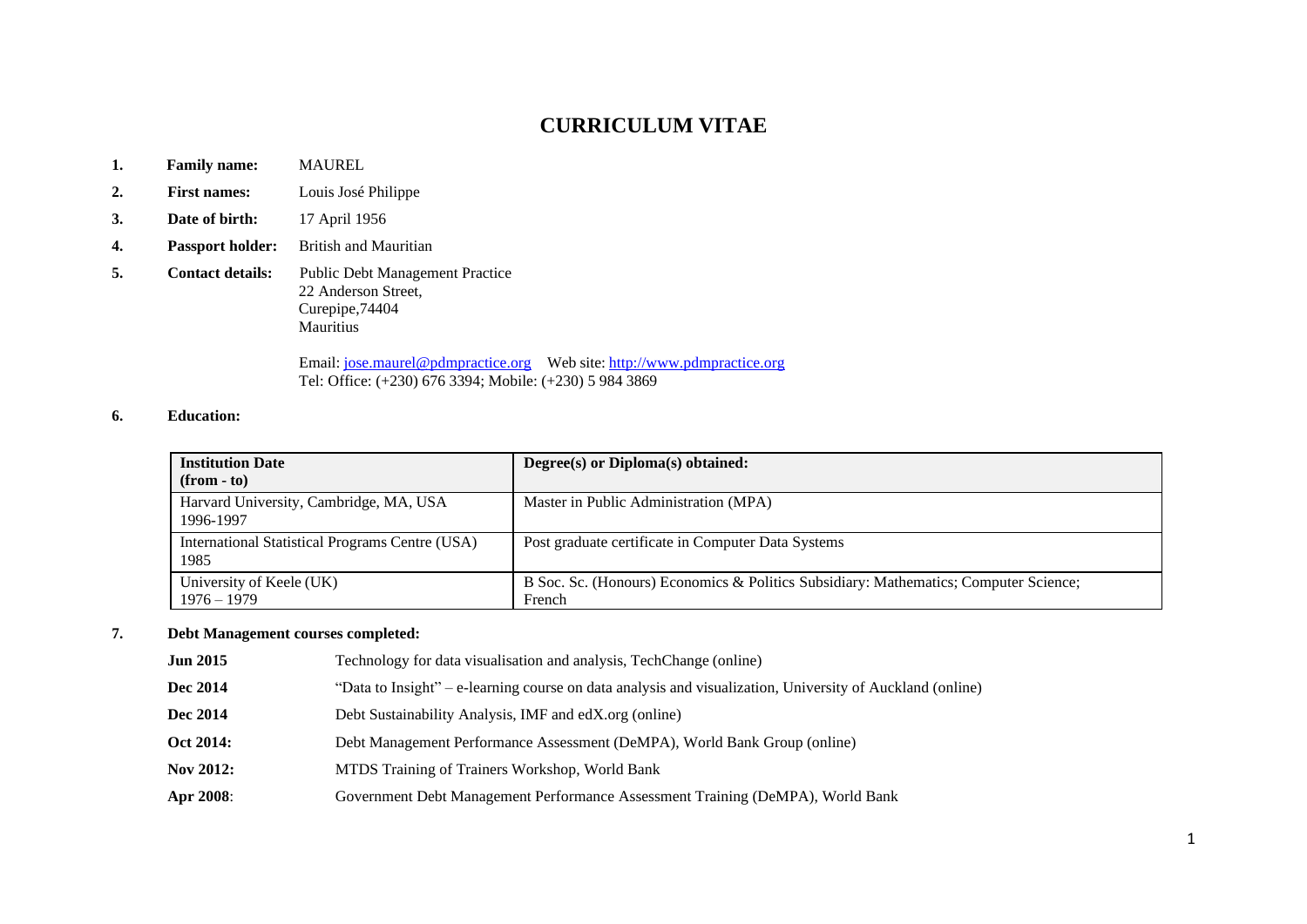#### **8. Language skills:** Indicate competence on a scale of 1 to 5 (1 - excellent; 5 - basic)

| Language | <b>Reading</b> | <b>Speaking</b> | Writing |
|----------|----------------|-----------------|---------|
| English  |                |                 |         |
| French   |                |                 |         |

#### **9. Membership of professional bodies:**

British Computer Society (BCS) since 2004. Membership no: 10019349 Entitled to use post-nominal letters MBCS.

I am also a member of the Public Debt Management Network (PDM Network)

**10. Other skills:** (e.g. Computer literacy, etc.)

Good and up to date skills in MS Windows 10 and Microsoft 365;

Good knowledge of systems analysis and design; relational databases and Structured Query Language (SQL);

Knowledge of the Commonwealth Secretariat Debt Recording and Management System (CS-DRMS) and Commonwealth Meridian (CM)

- **11. Current position:** Since 2014, provision of consultancy and training services under the trading name "Public Debt Management Practice" (PDM Practice) in a number of areas including:
	- ➢Review of the governance, legal and institutional frameworks for public debt and aid management;
	- ➢Recording of public and private sector debt including grant/loan data collection and quality control; review of public publicly guaranteed debt and contingent liabilities;
	- ➢Improving debt data dissemination and transparency through the production of debt portfolio reviews and debt bulletins;
	- ➢Medium Term Debt Strategy determination using the MTDS framework including data extraction from DRMS and validation; scenario design; Strategy formulation and implementation;
	- ➢Implementation and use of the Commonwealth Secretariat Debt Recording and Management System (CS-DRMS) and related training;
	- ➢Evaluation, implementation and integration of DRMS with other IT systems;
	- ➢Drafting of debt procedures manuals;
	- ➢Advice in policy issues related to public debt management;
	- ➢Design and delivery of training workshops in debt management including drafting of training manuals;
	- ➢Project/Programme management including designing project plans; undertaking project reviews and evaluations; writing of TORs and assisting in the recruitment and supervision of debt management staff and consultants; development of capacity building plans;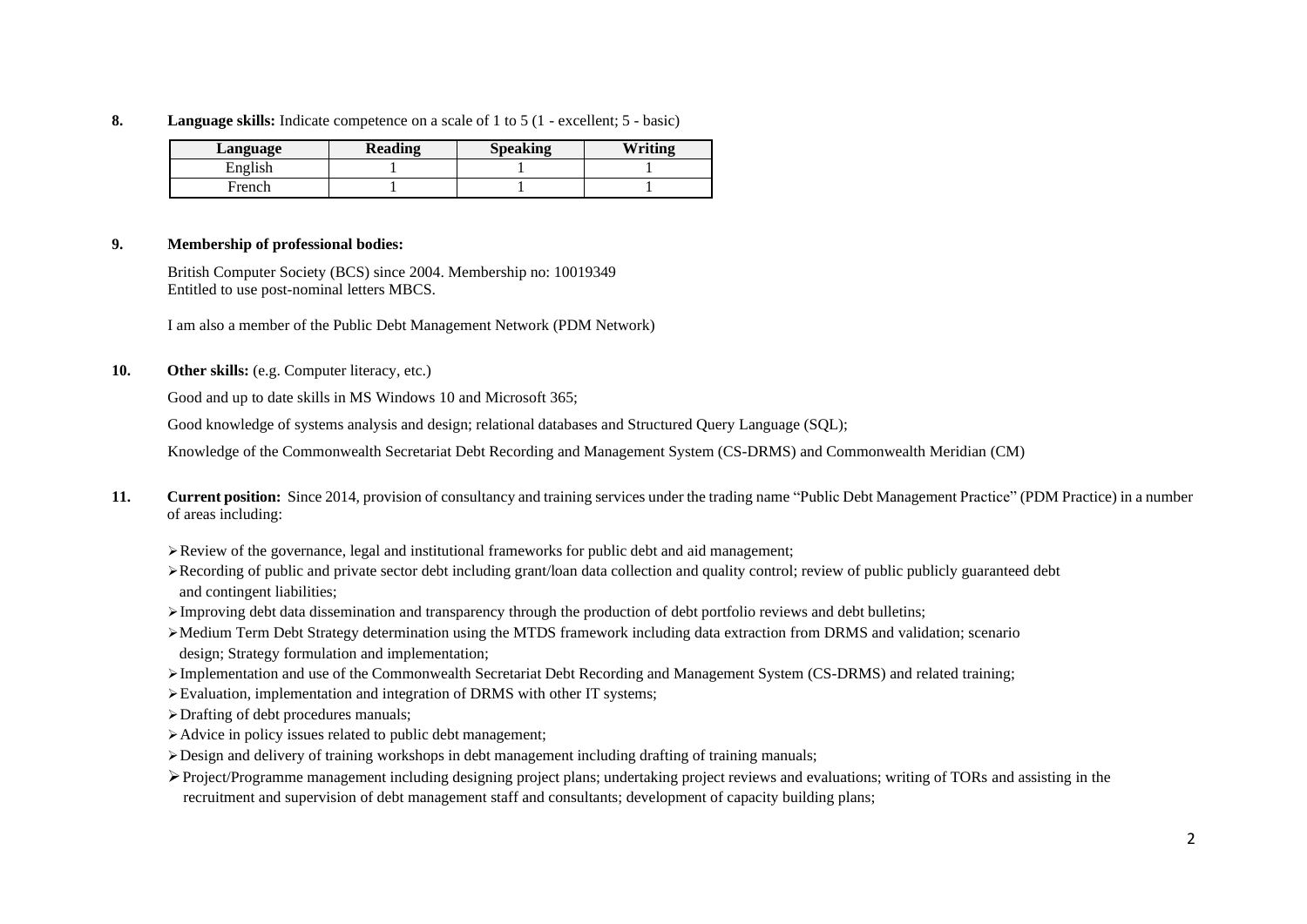## **12. Previous Positions held**

| Date from<br>- Date to | <b>Location</b>               | Company                                                    | <b>Position</b>                                           | <b>Description</b>                                                                                                                                                                                                                                |
|------------------------|-------------------------------|------------------------------------------------------------|-----------------------------------------------------------|---------------------------------------------------------------------------------------------------------------------------------------------------------------------------------------------------------------------------------------------------|
| $2007 - 2013$          | <b>UK</b>                     | Commonwealth<br>Secretariat                                | Director, Special<br><b>Advisory Services</b><br>Division | Responsible for the Secretariat's advisory services in fourareas of focus<br>including debt management.                                                                                                                                           |
| $2003 - 2007$          | <b>UK</b>                     | Commonwealth<br>Secretariat                                | Adviser and Head,<br>Debt Management<br>Section           | Led and managed the Secretariat's capacity building programme in debt<br>management and advised governmentson debt management issues.                                                                                                             |
| $1991 - 2003$          | UK                            | Commonwealth<br>Secretariat                                | <b>Chief Programme</b><br>Office, Debt<br>Management      | Managed debt management projects; contributed to the development of the<br>Commonwealth Secretariat Debt recoding and Management System (CS-<br>DRMS); conductedtraining in debt management and advised governments<br>on debt management issues. |
| $1988 - 1991$          | UK                            | Commonwealth<br>Secretariat                                | Consultant, Economic<br>Computing                         | Worked on a number of large and complex debt management projects for the<br>Commonwealth Secretariat and other institutions.                                                                                                                      |
| $1987 - 1988$          | Belize.<br>Central<br>America | Commonwealth<br>Secretariat                                | Adviser, Debt<br>Management, Central<br>Bank of Belize.   | Responsible for setting up a computerised debt recording andmanagement<br>system at the Central Bank of Belize and trained staff in various aspects of<br>debt management.                                                                        |
| $1981 - 1987$          | Mauritius                     | Ministry of<br><b>Economic Planning</b><br>and Development | Economist                                                 | Macroeconomic research and analysis. Setup computer facilities of the<br>Ministry and developed IT applications for economic analysis and<br>management including macroeconomic forecasting models.                                               |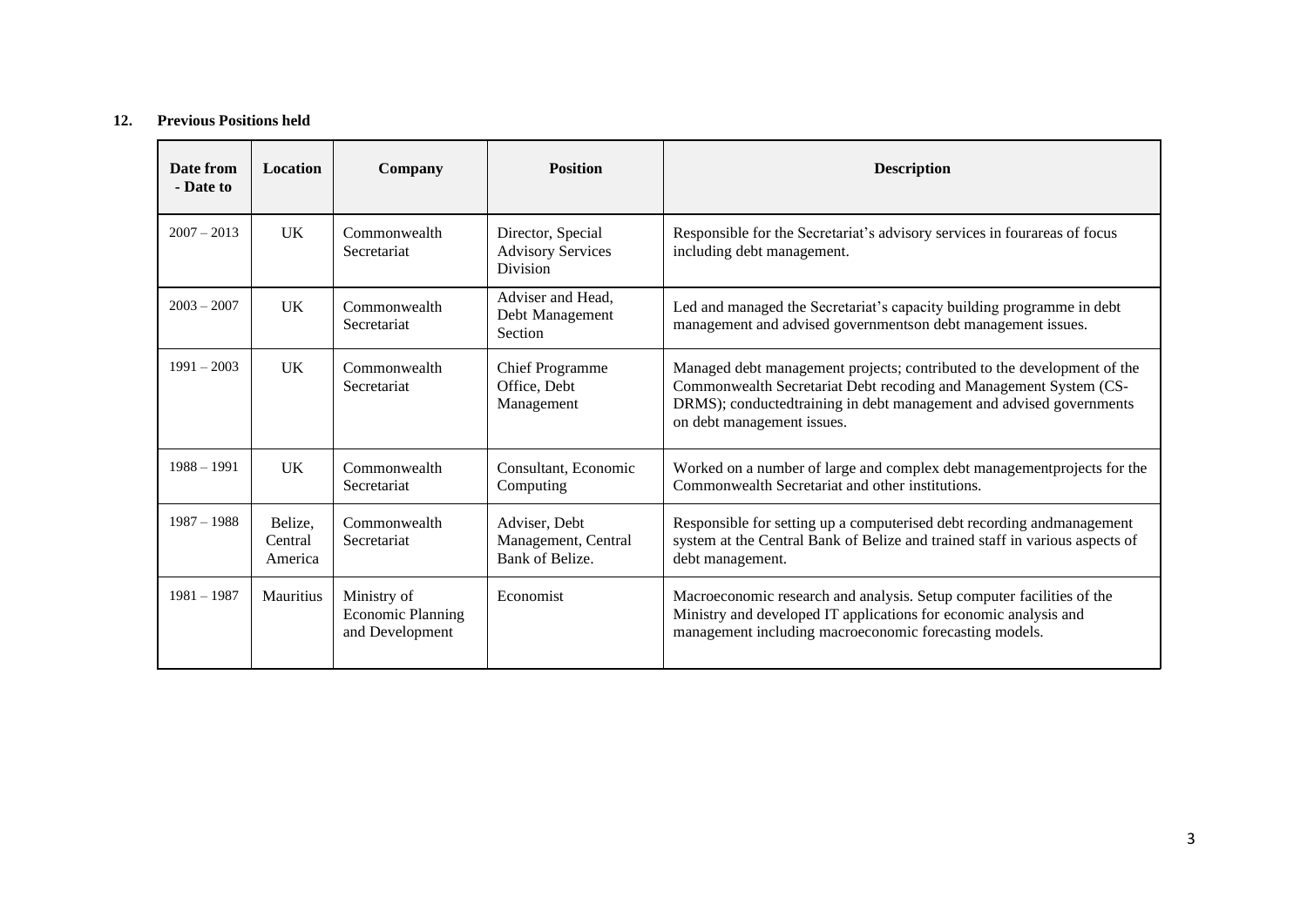## **13. Key areas of expertise:**

I have been working in debt management for over twenty-five years. My knowledge and experience span across front, middle, and back-office functions and include:

- ➢ **Governance, legal and institutional arrangements for PDM:** I have reviewed legal and institutional arrangements and undertaken functional reviews in several countries inc. The Maldives, Mongolia, Lesotho, and Kenya.
- ➢ **Use of computerized recording and management systems**: I have been a key architect in the development of the Commonwealth Secretariat Debt Recording and Management System – CS-DRMS). I have contributed to its design (e.g. module on short term debt) and at one time, was responsible for maintaining the reports sub-system (converting all standard reports from Informix Ace to Informix 4-GL). In 2012/13, I supervised and chaired the Steering Group responsible for the development of Horizon, a risk-based analytical tool. I have conducted numerous workshops in the use of CS-DRMS including the Management Tools module. My computing background allows me to extract, audit and analyze debt databases very effectively. I am currently managing the migration from CS-DRMS to Commonwealth Meridian on behalf of the sole distributor appointed by the Commonwealth Secretariat for non-Commonwealth countries in a number of countries inc. Somalia; Liberia; Oman; Bhutan and Kosovo.
- ➢ **Collection and use of debt data statistics**: I was the Commonwealth Secretariat main representative on the IMF led Inter-Agency Task Force on Finance Statistics (TFFS) between 2003 and 2007. The TFFS provides guidance on the "concepts, definitions and classifications of external debt". I have a good knowledge of debt data issues and have undertaken debt data audits and made recommendations for improving debt statistics, dissemination, and transparency in many countries.
- ➢ **Debt analysis and strategy:** Have trained officials in debt sustainability/strategy analysis (DSA) using Debt Pro, DSA and MTDS analytical tools.
- ➢ **Training and capacity development:** Have led and delivered numerous training courses in debt management including interpretation of loan and grant agreements; loan/grant utilization (disbursements); use of the Commonwealth Secretariat Debt Recording and Management System; Use of Management Tools in CS-DRMS etc.
- ➢ **Project/Programme management:** Have managed numerous debt management projects and programmes including designing project plans; writing of TORs; recruiting and supervising consultants; developing of capacity building plans; undertaking project reviews and evaluation.

## **14. Recent Experience (indicative projects/missions/presentations)**

Examples of on-going and recent assignments:

- ➢ **Nov 2021 – Mar 2022:** Prepare a report on External Financing as part on a study on Managing Sovereign Debt in Times of Crisis; Insights from the COVID-19 Pandemic and Lessons for the Future, Macroeconomic and Financial Management Institute (MEFMI, Harare) (on-going)
- ➢ **Sep 2021 – Mar 2022:** Write an Analytical Report on Improving Public Debt Transparency and Accountability, Collaborative Africa Budget Reform Initiative (CABRI, South Africa) (completed)
- ➢ **Jul – Sep 2021**: Write and present a Strategy Guidance Note on Long-Term Public Debt Management and Intergenerational Equity, United Nations Department for Economic and Social Affairs (UN DESA, New York). Publications and presentation accessible at: [https://publicadministration.un.org/en/news-and](https://publicadministration.un.org/en/news-and-events/calendar/ModuleID/1146/ItemID/3120/mctl/EventDetails)[events/calendar/ModuleID/1146/ItemID/3120/mctl/EventDetails](https://publicadministration.un.org/en/news-and-events/calendar/ModuleID/1146/ItemID/3120/mctl/EventDetails)
- ➢ **Feb 2020: Public Debt Management Adviser to Kenya's National Treasury (NT)**. The main objective of this assignment is to advise the NT's Directorate for Public Debt Management (DPDM) to improve the efficiency in its operations; review the current distribution of functions among the three departments of the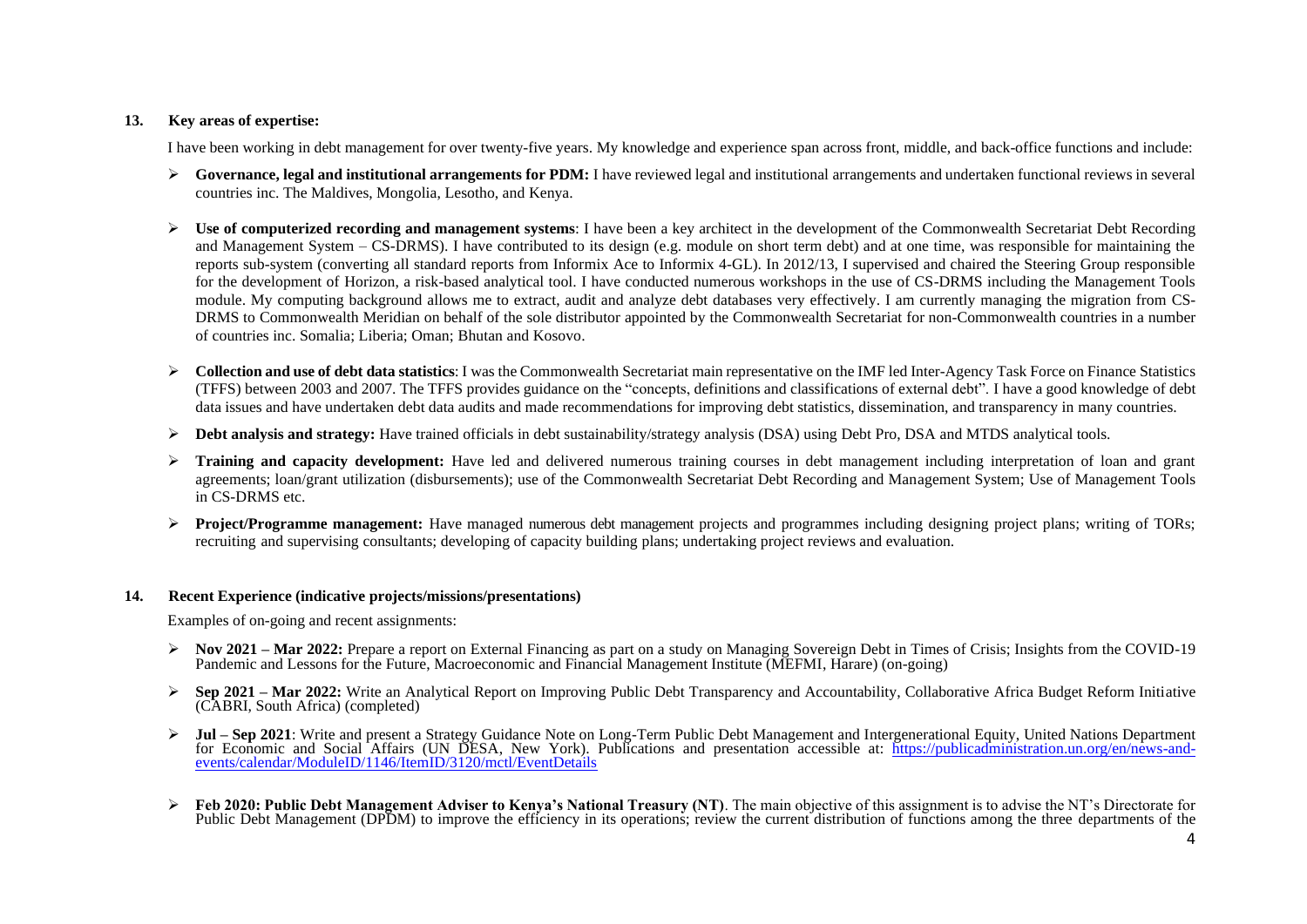DPDM and their execution against international best practice; and recommend to the NT the transformative path to improve institutional and operational efficiency and set up an independent public debt management office. (World Bank funded 6-month contract, Completed).

- ➢ **Jan 2020:** African Debt Monitor (ADM) project. Selected by the Collaborative Africa Budget Reform Initiative (CABRI, South Africa) to conduct the 2020 ADM survey. The ADM is a web-based platform which seeks to improve debt data dissemination and transparency by providing investors and researchers user-friendly access to centralized information on African government debt. See [https://www.cabri-sbo.org/en/budgets-in-africa/africa-debt-monitor. I](https://www.cabri-sbo.org/en/budgets-in-africa/africa-debt-monitor)nvolvement includes recruitment of a 3-person team to execute the project; acting as team leader and advising on methodology; questionnaire design; data collection and validation; debt data analysis and upload onto the web platform.
- ➢ **Oct 2019:** Improving transparency of public debt management in Low Income Developing Countries. Design of a project proposal document to improve transparency in public debt management. (Development Finance International, UK).
- ➢ **Aug 2019:** Policy Dialogue on Improved Cash Management through better Co-ordination, the Collaborative Africa Budget Reform Initiative (CABRI, South Africa). Writing of two case studies (Mauritius and Lesotho) on "Improving cash management through effective co-ordination". Publications accessible at:<br>https://www.cabri-sbo.org/en/publications/improving-cash-management-t <https://www.cabri-sbo.org/en/publications/improving-cash-management-through-effective-co-ordination-the-mauritian-experience> and [sbo.org/en/publications/cash-management-in-lesotho-the-importance-of-effective-cash-planning-during-budget-formulation-and-execution](https://www.cabri-sbo.org/en/publications/cash-management-in-lesotho-the-importance-of-effective-cash-planning-during-budget-formulation-and-execution)
- ➢ **Nov 2018 – Jun 2019: Public Debt Management Adviser to Government of Lesotho** (3-month residential assignment sub-contractor to LINPICO SARL, France). Part of an EU-funded PFM reform project.
- ➢ **Apr – Jul 2019:** Caribbean Development Bank (CDB) Cluster country evaluation of the Organisation of Eastern Caribbean States (OECS) and the Overseas Dependent Territories (ODTs). My personal contribution was to evaluate CDB's Policy Based Lending (PBL) portfolio. Part of a team led by the Universalia Management Group, Quebec, Canada.
- ➢ **Nov 2018 – Jul 2019:** Debt Expert for the Africa Debt Monitor project for the Collaborative Africa Budget Reform Initiative (CABRI). Sub-contractor to Oxford Policy Management (OPM) UK.
- ➢ **Jul 2018 - now:** Programme Manager for the distribution of CS-DRMS to non-Commonwealth countries, Development Finance International (London) (ongoing)
- ➢ **Jul 2018/Apr 2019:** Tutor for e-learning course on Development Financing Options run by MEFMI
- ➢ **Jul 2017:** Design of an Executive Master in Public Debt Management in collaboration with the University of Mauritius. See <http://sites.uom.ac.mu/empdm/> (ongoing project)
- ➢ **Jul 2017:** Mid-term Review of the IMF/WB Debt Management Facility (DMF) II, part of an evaluation team led by the Universalia Management Group, Quebec, Canada. I was responsible for writing two case studies on public debt management practices and capacity building needs (Kyrgyz Republic and Tanzania)
- ➢ **Mar 2017**: **Functional Review of Mongolia's Debt Management**. The objective of the review was to analyze the organizational framework and functional (roles and responsibilities) assignments of the Ministry of Finance's Department of State Treasury, Debt Management Division and Financial Asset Management Division, in order to determine their alignment with international practices, identify shortcomings in the implementation and execution of functions currently assigned and gaps on functions they should be performing. World Bank-funded assignment
- ➢ **Nov 2016**: Seminar for Parliamentarians on Public Debt Management and Macroeconomic Management organized by the Macro Economic and Financial Management Institute (MEFMI), Windhoek, Namibia. Presentations included
- ➢ **Sep 2016**: **World Bank Reform Plan Mission – Mongolia**, on behalf of Development Finance International (subcontracted by Development Finance International, UK).
- ➢ **Jan 2016:** Delivering a presentation (on Domestic Debt and Contingent Liabilities) and contributing to the UK's Department for International Development (DFID) Round Table on WB/IMF Debt Sustainability Framework (DSF);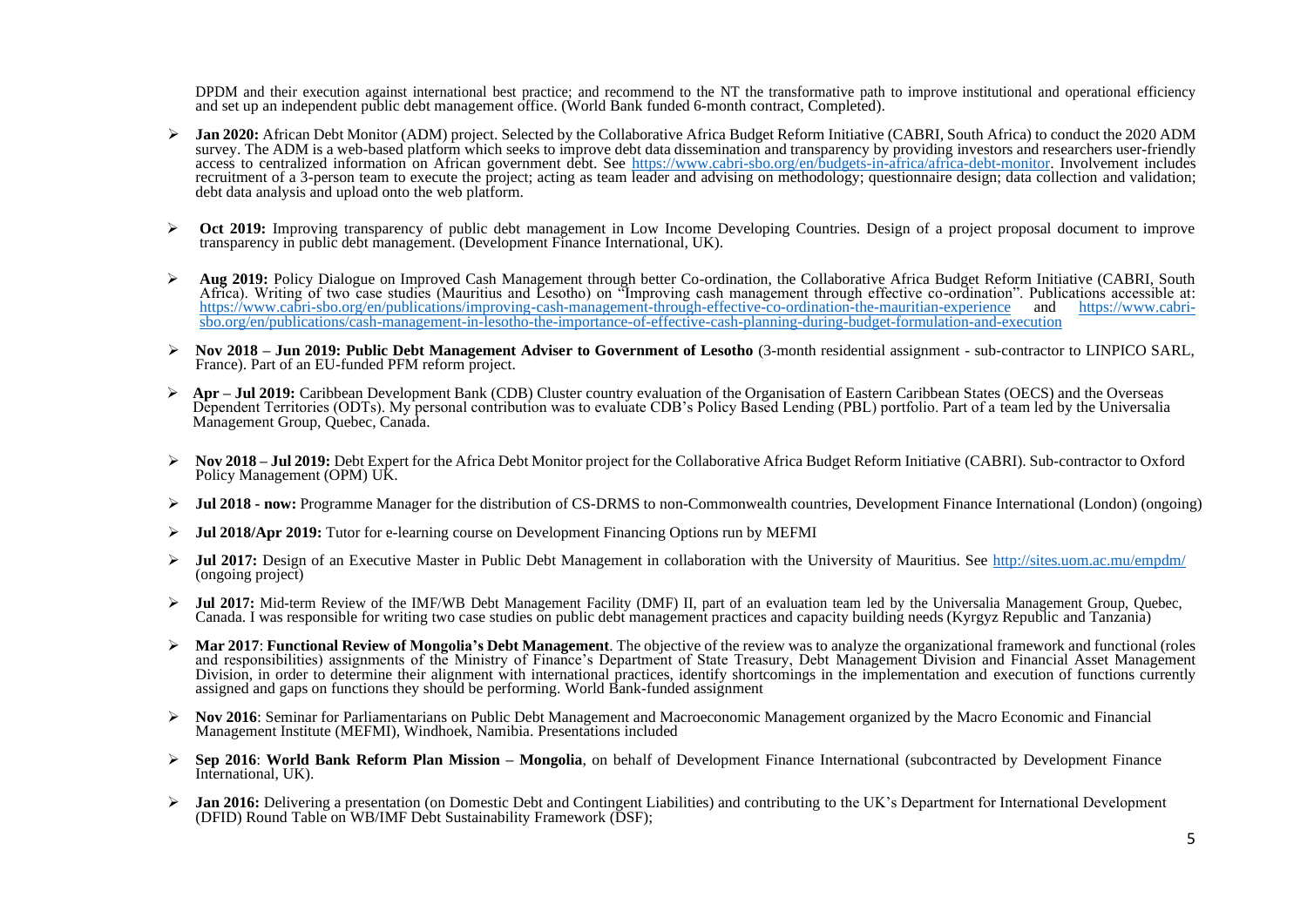- $\triangleright$  May 2015; Acting as Public Debt Management Adviser to the Ministry of Finance and Treasury, The Maldives as part of an IDA-funded project (6-month residential assignment delivered in three interventions). Tangible outcomes include training in Loan interpretation and loan analysis; the drafting and adoption of a policy and guidelines for the granting of sovereign guarantees; drafting and adoption of Maldives' first debt management strategy; drafting of Maldives first ever quarterly debt bulletin; Worked with the World Bank in delivering MTDS training (including data extraction and validation and computation of cost-risk indicators).
- ➢ **Apr 2015:** Advisory Report on Capacity Building in Public Debt Management commissioned by the UK's Department for International Development (DFID). The publication is available here: <http://pdmpractice.org/wp-content/uploads/2017/01/DEBT-MANAGEMENT-CAPACITY-BUILDING-Final-.pdf>
- ➢ **Dec 2014:** Acting as facilitator for a MEFMI workshop on debt management for parliamentarians organized by the Macro Economic and Financial Management Institute (subcontracted by the Crown Agents)

#### **15. Examples of assignments prior to 2014:**

#### The following list is meant to provide examples of the range of projects I worked from 1991 to 2013 and is not a complete list.

| <b>Region/Country</b>             | <b>Project/Activity</b>                                                                                                                                                                                                                                                                                               |
|-----------------------------------|-----------------------------------------------------------------------------------------------------------------------------------------------------------------------------------------------------------------------------------------------------------------------------------------------------------------------|
| <b>Africa</b>                     |                                                                                                                                                                                                                                                                                                                       |
| <b>Botswana</b><br>Apr - May 2007 | Recording of Private Sector External debt - joint ComSec, DFI and MEFMI mission                                                                                                                                                                                                                                       |
| Namibia<br>Various dates          | Conducted a course in the interpretation of loan and grant agreements and the use of the Commonwealth Secretariat Debt Recording and<br>Management System (CS-DRMS) at Bank of Namibia; Debt data audit incollaboration with Macro Economic and Financial<br>Management Institute (MEFMI)                             |
| Tanzania<br>Various dates         | Part of a team to conduct debt sustainability analysis during HIPC process; Facilitated an inter-institutionalmeeting to discuss external<br>debt database issues. Review of DMF activities as part of DMF II mid-term evaluation (2017)                                                                              |
| Mozambique<br>Various dates       | Conducted a course in the interpretation of loan and grant agreements and the use of the Commonwealth Secretariat Debt Recording and<br>Management System (CS-DRMS); Undertook a debt data audit (in collaboration with WB); Undertook a study of on-lent loans<br>(retrocession agreements) by Mozambican government |
| Cameroon<br>Oct 2002              | Programme de formation CS-DRMS pour les utilisateurs du CS-DRMS dans les pays francophones.                                                                                                                                                                                                                           |